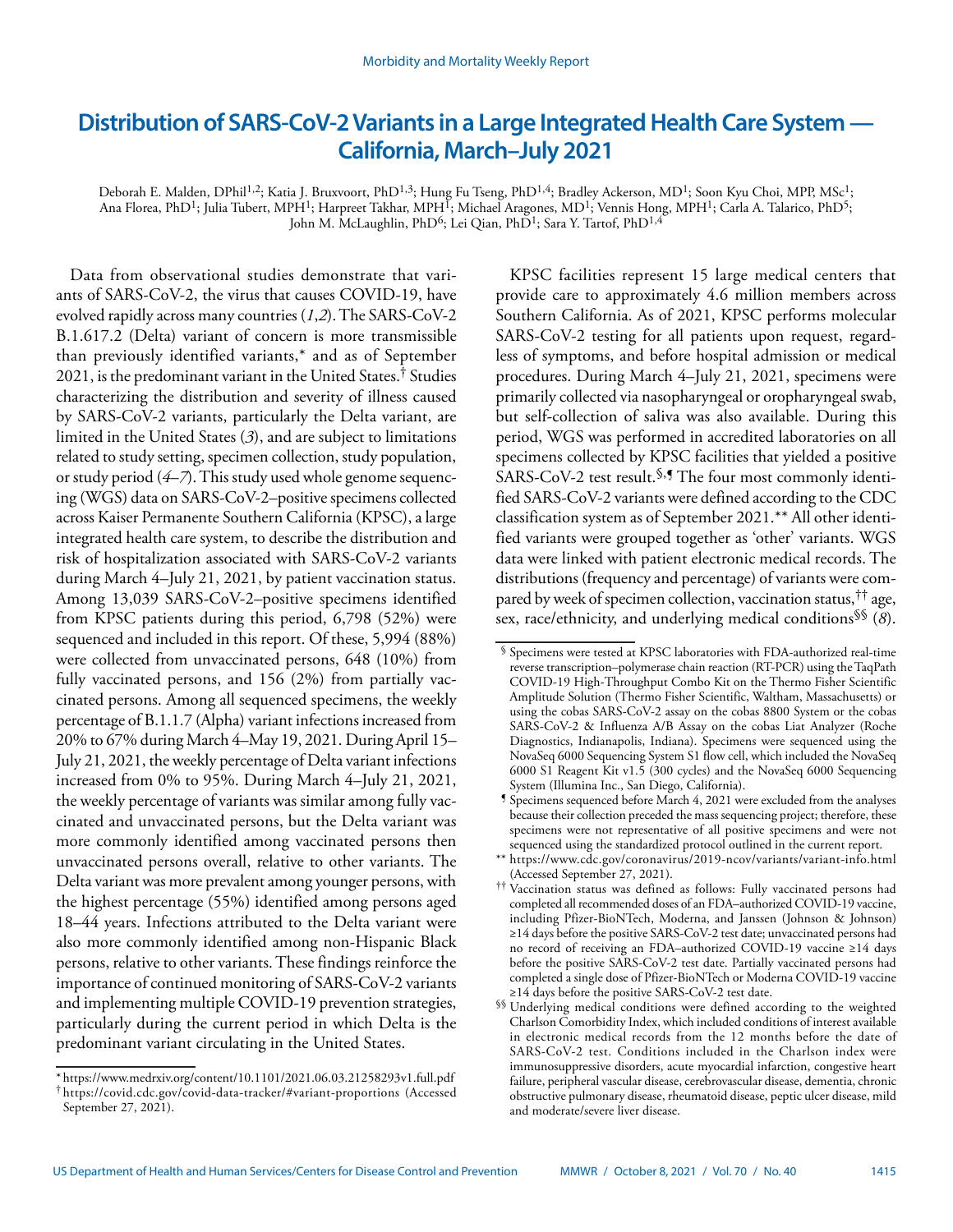Differences between groups were calculated using chi-square tests; statistical significance was defined as p<0.05.

Patients were followed up for 14 days from the date of SARS-CoV-2 specimen collection. COVID-19–related hospitalization was defined as hospital admission from 2 days before until 14 days after the SARS-CoV-2 positive test result. For patients hospitalized 0–2 days before the date of specimen collection, medical chart reviews were conducted to confirm that the hospitalization was related to COVID-19.<sup>99</sup> For patients hospitalized during the 14 days after the specimen collection date, it was assumed that the hospitalization was related to the COVID-19 diagnosis. Cox proportional hazards regression analysis was used to obtain the adjusted hazard ratio (aHR)

and corresponding 95% confidence interval (CI) for the risk for COVID-19 hospitalization associated with the Delta variant (i.e., the predominant variant) relative to all other variants. Regression models were stratified by vaccination status, and were adjusted for age, sex, race/ethnicity, presence of underlying medical conditions, and study period. Data analyses were performed using SAS (version 9.4; SAS Institute). This activity was reviewed by CDC and was conducted consistent with applicable federal law and CDC policy.\*\*\*

Among 6,798 sequenced SARS-CoV-2–positive specimens collected from KPSC patients during March 4–July 21, 2021, a total of 5,994 (88%) were collected from unvaccinated persons, 648 (10%) from fully vaccinated persons, and 156 (2%) from partially vaccinated persons (Table) (Supplementary Figure 1, <https://stacks.cdc.gov/view/cdc/110072>). Approximately 45% of all positive SARS-CoV-2 specimens during March 4–July 21,

\*\*\* 45 C.F.R. part 46, 21 C.F.R. part 56; 42 U.S.C. Sect. 241(d); 5 U.S.C. Sect. 552a; 44 U.S.C. Sect. 3501 et seq.

|                                         | Variant, no. (%)       |                    |                                 |                                                  |                      |
|-----------------------------------------|------------------------|--------------------|---------------------------------|--------------------------------------------------|----------------------|
| Characteristic                          | All positive specimens | Alpha<br>(B.1.1.7) | Gamma<br>(P.1, P.1.1 and P.1.2) | <b>Delta</b><br>(B.1.617.2, AY.1, AY.2 and AY.3) | p-value <sup>§</sup> |
| <b>Total</b>                            | 6,798 (100)            | 2,176 (100)        | 509 (100)                       | 2,156 (100)                                      | N/A                  |
| Vaccination status*                     |                        |                    |                                 |                                                  | < 0.001              |
| Fully                                   | 648 (9.5)              | 84 (3.9)           | 39(7.7)                         | 469 (21.8)                                       |                      |
| Partially                               | 156(2.3)               | 48(2.2)            | 20(3.9)                         | 33(1.5)                                          |                      |
| Unvaccinated                            | 5,994 (88.2)           | 2,044 (93.9)       | 450 (88.4)                      | 1,654 (76.7)                                     |                      |
| Sex                                     |                        |                    |                                 |                                                  | 0.415                |
| Female                                  | 3,640 (53.6)           | 1,160 (53.3)       | 289 (56.8)                      | 1,167(54.1)                                      |                      |
| Male                                    | 3,157 (46.4)           | 1,016 (46.7)       | 220 (43.2)                      | 989 (45.9)                                       |                      |
| Other                                   | $1(-)$                 | $0 (-)$            | $0 (-)$                         | $0 (-)$                                          |                      |
| Age group, yrs                          |                        |                    |                                 |                                                  | < 0.001              |
| < 12                                    | 585 (8.6)              | 200(9.2)           | 35(6.9)                         | 193 (9.0)                                        |                      |
| $12 - 17$                               | 524(7.7)               | 181(8.3)           | 34(6.7)                         | 153(7.1)                                         |                      |
| $18 - 44$                               | 3,469 (51.0)           | 1,060 (48.7)       | 264 (51.9)                      | 1,192 (55.3)                                     |                      |
| $45 - 64$                               | 1,823 (26.8)           | 620 (28.5)         | 124 (24.4)                      | 495 (23.0)                                       |                      |
| $65 - 74$                               | 291(4.3)               | 83 (3.8)           | 38(7.5)                         | 87(4.0)                                          |                      |
| $\geq 75$                               | 106(1.6)               | 32(1.5)            | 14(2.8)                         | 36(1.7)                                          |                      |
| Median (IQR)                            | $35(23-50)$            | $36(23 - 50)$      | $37(26-52)$                     | $33(23-47)$                                      |                      |
| Race/Ethnicity                          |                        |                    |                                 |                                                  | < 0.001              |
| Hispanic                                | 2,988 (44.0)           | 909 (41.8)         | 222(43.6)                       | 850 (39.4)                                       |                      |
| Asian, non-Hispanic                     | 337 (5.0)              | 83 (3.8)           | 13(2.6)                         | 143(6.6)                                         |                      |
| Black, non-Hispanic                     | 822 (12.1)             | 254 (11.7)         | 78 (15.3)                       | 353 (16.4)                                       |                      |
| White, non-Hispanic                     | 2,045 (30.1)           | 724 (33.3)         | 154 (30.3)                      | 619(28.7)                                        |                      |
| Other/Unknown                           | 606 (8.9)              | 206(9.5)           | 42 (8.3)                        | 191 (8.9)                                        |                      |
| Charlson Comorbidity Index <sup>†</sup> |                        |                    |                                 |                                                  | 0.586                |
| 0                                       | 5,510 (81.1)           | 1,739 (79.9)       | 403 (79.2)                      | 1,773 (82.2)                                     |                      |
| 1                                       | 791 (11.6)             | 275 (12.6)         | 62 (12.2)                       | 237 (11.0)                                       |                      |
| 2                                       | 250(3.7)               | 84 (3.9)           | 20(3.9)                         | 76(3.5)                                          |                      |
| $\geq$ 3                                | 247(3.6)               | 78 (3.6)           | 24(4.7)                         | 70(3.3)                                          |                      |

**Abbreviations:** FDA = Food and Drug Administration; IQR = interquartile range; N/A = not applicable.

Vaccination status was defined as follows: fully vaccinated persons had completed all recommended doses of an FDA-authorized COVID-19 vaccine, including Pfizer-BioNTech, Moderna, and Janssen (Johnson & Johnson) ≥14 days before the positive SARS-CoV-2 test date; partially vaccinated persons had completed a single dose of Pfizer-BioNTech or Moderna COVID-19 vaccine ≥14 days before the positive SARS-CoV-2 test date; unvaccinated persons had no record of receiving a FDAauthorized COVID-19 vaccine ≥14 days before the positive SARS-CoV-2 test date.

† Charlson Comorbidity Index is a weighted composite score based on 17 comorbidities.

§ Chi-square test for heterogeneity.

<sup>¶¶</sup> Medical records of all patients with a hospital admission on the same day or 1–2 days before their positive SARS-CoV-2 specimen collection date were reviewed for possible COVID-19–related codes or medical notes. Patients were considered to have a confirmed COVID-19 related hospital admission if their medical records indicated that COVID-19 was either the primary reason for the admission or for extension of hospitalizations that were initially for an unrelated condition.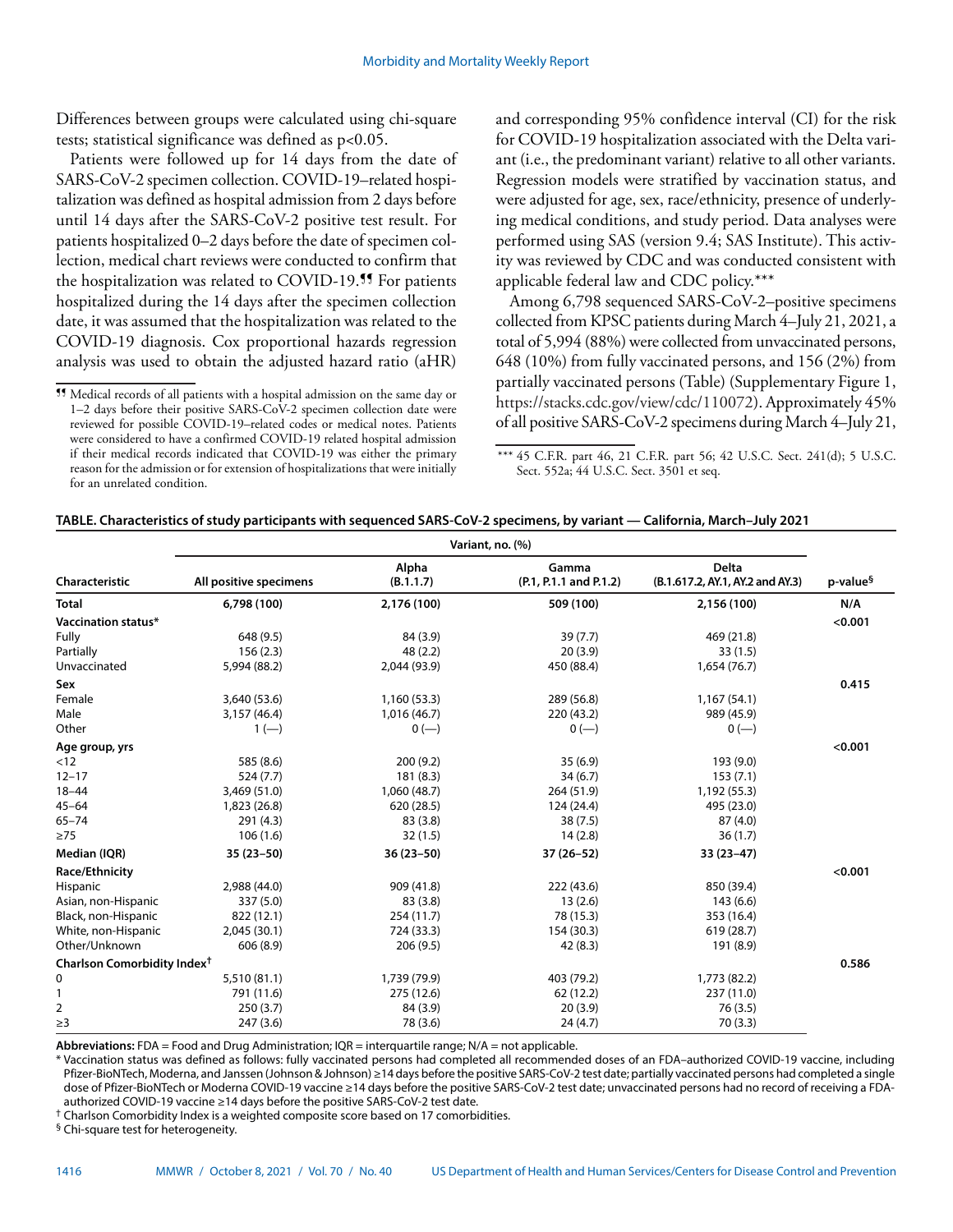2021, failed sequencing; specimens most likely to fail sequencing were those collected from vaccinated persons, non-Hispanic Asians persons, older persons (those aged ≥65 years), and those with underlying medical conditions. Compared with unvaccinated persons, fully vaccinated persons were older and included a larger proportion of non-Hispanic Asian persons and persons with multiple underlying conditions. During

March 4–May 19, 2021, the weekly percentage of infections attributed to the Alpha variant increased steadily from 20% to approximately 67%, after which it declined. During April 15–July 21, 2021, the weekly percentage attributed to the Delta variant increased from 0% to 95% of all sequenced specimens (Figure).

**FIGURE. Percentage of SARS-CoV-2 variants\* identified among all sequenced specimens, by unvaccinated (n = 5,994) and fully vaccinated (n = 648) status† — California, March–July 2021**



**Abbreviation:** FDA = Food and Drug Administration.

\* Variants and their associated SARS-CoV-2 (Pango) lineages were defined according to the CDC classification system at the time of the report ([https://www.cdc.gov/](https://www.cdc.gov/coronavirus/2019-ncov/variants/variant-info.html) [coronavirus/2019-ncov/variants/variant-info.html](https://www.cdc.gov/coronavirus/2019-ncov/variants/variant-info.html)). The four most commonly identified variants were displayed separately, and all other identified lineages were grouped together as other variants.

† Fully vaccinated persons had completed all recommended doses of an FDA-authorized COVID-19 vaccine, including Pfizer-BioNTech, Moderna, and Janssen (Johnson & Johnson) ≥14 days before the positive SARS-CoV-2 test date. Unvaccinated persons had no record of receiving an FDA-authorized COVID-19 vaccine ≥14 days before the positive SARS-CoV-2 test date. Partially vaccinated persons had completed a single dose of Pfizer-BioNTech or Moderna COVID-19 vaccine ≥14 days before the positive SARS-CoV-2 test date; these persons were not included in the current analysis because of sample size limitations.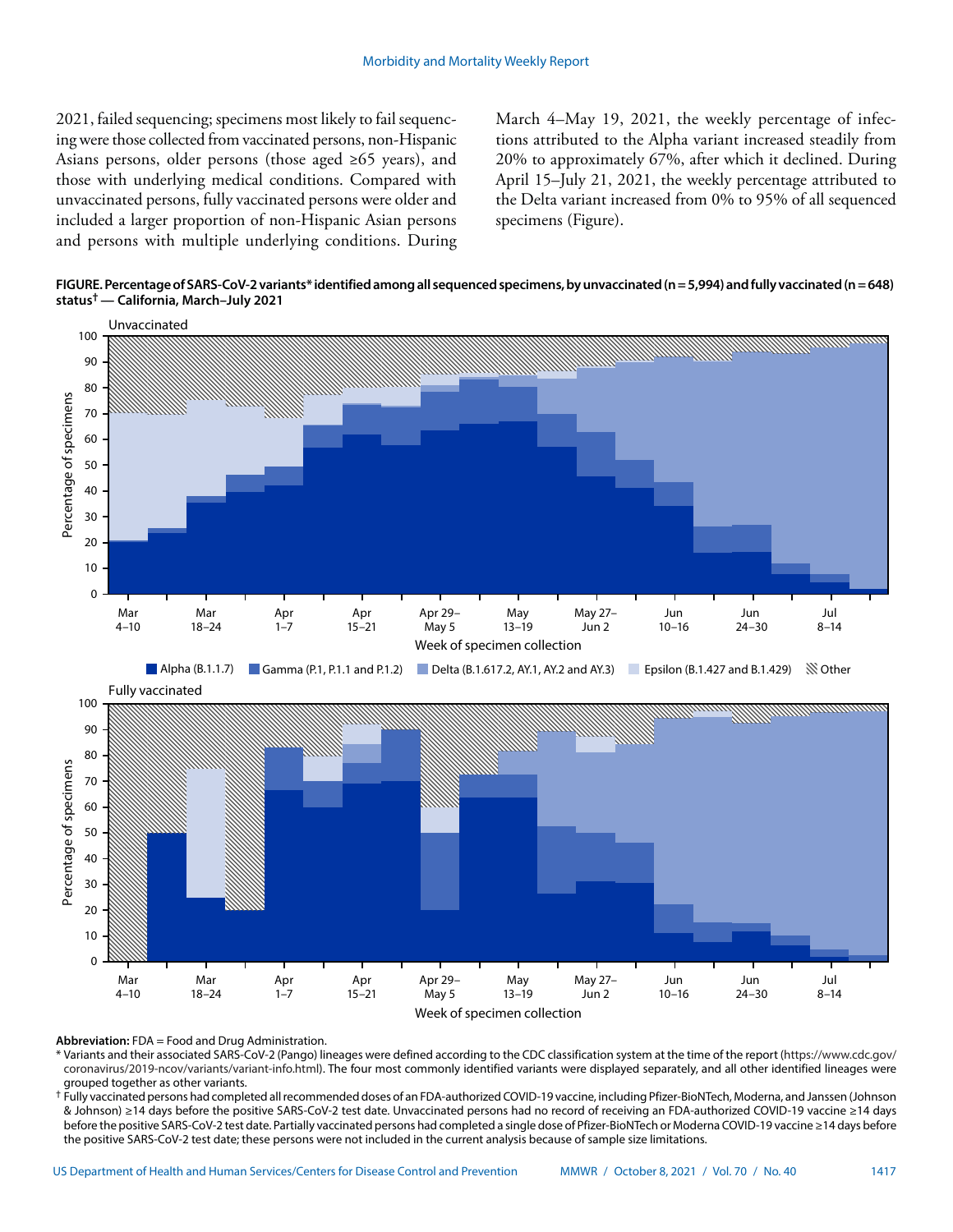The absolute number of specimens that yielded a positive SARS-CoV-2 result was much lower among fully vaccinated persons (648) than among unvaccinated persons (5,994). In general, the weekly percentages of SARS-CoV-2 variants among fully vaccinated persons approximately mirrored those among unvaccinated persons (Supplementary Figure 2, [https://](https://stacks.cdc.gov/view/cdc/110120) [stacks.cdc.gov/view/cdc/110120\)](https://stacks.cdc.gov/view/cdc/110120). However, overall, the percentage of fully vaccinated persons with infections attributed to the Delta variant was slightly higher (22%) than the percentage infected with other variants (4%–8%). There were slight differences in the distribution of selected variants by age group and race/ethnicity, but the distribution did not substantially differ between males and females, or between patients with and without multiple underlying medical conditions (Table). Compared with all infections, those from the Delta variant were slightly more common among non-Hispanic Black persons (16.4% versus 12.1%, respectively). Infections attributed to the Delta variant were also more common among younger persons, with the majority of infections identified among persons aged 18–44 years (55.3%). Twenty-five (3.9%) fully vaccinated patients and 393 (6.6%) unvaccinated patients were admitted to hospital within 2 days before to 14 days after the specimen collection date. Among unvaccinated persons, infection with the Delta variant compared with all other variants was associated with an increased adjusted risk of hospitalization  $(aHR = 1.81, 95\% \text{ CI} = 1.30 - 2.52).$ 

### **Discussion**

In this study, conducted within a large integrated health care system in southern California, the weekly percentage of all infections attributed to the Delta variant rapidly increased to 95% during March 4–July 21, 2021. Infection with the Delta variant was more common among younger persons (aged 18–44 years) and among non-Hispanic Black persons. The Delta variant was associated with an apparent increased risk of hospitalization among unvaccinated persons. These findings reinforce the importance of implementing multicomponent COVID-19 prevention strategies, particularly vaccination among eligible populations.

Consistent with national and global sequencing data, a rapid change in the distribution of SARS-CoV-2 variants was observed, with Alpha becoming the dominant variant between approximately mid-April and late-May 2021, and Delta quickly becoming the dominant variant thereafter (*3,4*). Similar to previous reports, persons with infections attributed to the Delta variant were younger, relative to all persons with positive sequenced specimens. This could be due to multiple factors, including increasing vaccination coverage among older adults and increased social interactions among younger adults during periods when the Delta variant predominated (*3*,*4*).

Similarly, the observed differences in prevalence of Delta variant infections across race/ethnicity categories might reflect differences in risk for COVID-19 exposure among these persons during periods of high Delta variant transmission.

In general, the weekly percentages of isolated variants in this population of KPSC members were similar by vaccination status, but cumulatively, from March 4 to July 21, 2021, the total percentage of infections attributed to the Delta variant was higher among fully vaccinated persons than among unvaccinated persons, relative to other variants. Previous studies have attributed this to either a possible reduction in vaccine efficacy associated with Delta (*3*,*4*) or to the coincidental waning of vaccine-induced immunity in certain subpopulations (e.g., those vaccinated earlier in the pandemic) during recent periods when Delta variant transmission was high.††† Compared with other variants, infections attributed to Delta were associated with an observed increased risk of hospitalization among unvaccinated persons, aligning with previous reports that infection with the Delta variant appears to result in more severe disease (*3*,*4*,*9*). However, this finding could also be the result of systematic differences in the testing behavior or clinical risk factors of persons with infections attributed to the Delta variant relative to other variants.

The findings in this report are subject to at least five limitations. First, approximately 45% of specimens were not successfully sequenced, and therefore, the study population was not representative of all positive specimens in this population. Sequence success rates are correlated with the amount of viral genetic material in the specimen, which can be influenced by factors such as age, vaccination status, variant, or type of specimen, as observed in the current report. Second, community testing was largely self-selected; therefore, testing patterns might have differed between vaccinated and unvaccinated patients, or among patients infected with different variants. However, models were adjusted for study period to control for potential changing testing behaviors throughout the pandemic. Third, patients with infections attributed to different variants might have differed systematically in other respects not covered in the current report, which in turn might have affected COVID-19 severity. Fourth, the numbers of partially vaccinated and fully vaccinated persons were small, limiting the power for these subgroup analyses and precluding comparisons of hospitalization among vaccinated persons. Finally, KPSC patients were possibly tested elsewhere; specimens from these patients would not be included in the current data.

These findings reinforce the importance of continued monitoring of SARS-CoV-2 variants and implementing multicomponent COVID-19 prevention strategies, particularly during

<sup>†††</sup> [https://papers.ssrn.com/sol3/papers.cfm?abstract\\_id=3909743](https://papers.ssrn.com/sol3/papers.cfm?abstract_id=3909743)